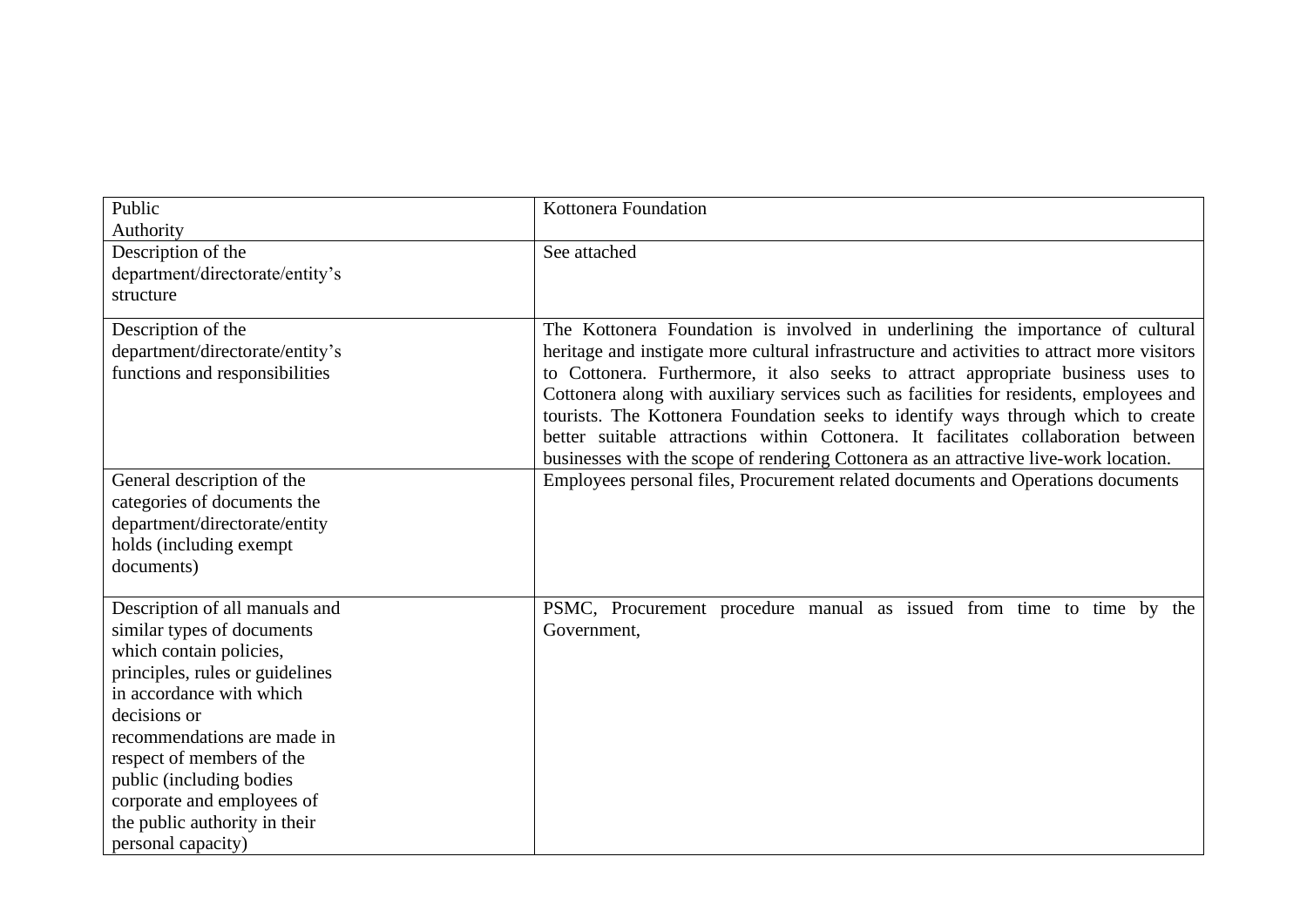| Statement of the information   | FOI Officer                                                                              |
|--------------------------------|------------------------------------------------------------------------------------------|
| that needs to be available to  |                                                                                          |
| members of the public who      | Kottonera Foundation, 24, Victory street, Senglea                                        |
| wish to obtain access to       |                                                                                          |
| official documents from the    | lucienne.bugeja@kottonera.mt                                                             |
| public authority, which        |                                                                                          |
| statement shall include        | 2558 4311                                                                                |
| particulars of the officer or  |                                                                                          |
| officers to whom requests for  |                                                                                          |
| such access should be sent     |                                                                                          |
| Details of Internal Complaints | An applicant whose request for information is refused, or who is otherwise not           |
| Procedure                      | satisfied with the information provided, its format or the extension of the deadline for |
|                                | the submission of the notification indicating whether a request would be met or not,     |
|                                | may address a complaint to the Permanent Secretariat MHAL. Complaints may be             |
|                                | submitted from the FOI portal www.foi.gov.mt via E-ID or through the online form; or     |
|                                | by email. The complaint should be addressed to the Public Authority's FOI Officer,       |
|                                | who shall bring the complaint to the attention of the officer responsible. The officer   |
|                                | responsible shall reply to the applicant within 10 working days from the receipt of the  |
|                                | complaint. The applicant shall also be informed that he or she may appeal the decision   |
|                                | or otherwise address a complaint to the Information and Data Protection Commissioner     |
|                                | in accordance with the Freedom of Information Act (Cap. 496 of the Laws of Malta).       |
|                                | The officer responsible shall inform the applicant of the decision taken with respect to |
|                                | his or her complaint, and in the event of confirmation of a decision not to release the  |
|                                | pertinent information, shall explain the reasons thereof. Whenever the applicant's       |
|                                | complaint is related to the format of the information provided or to an extension of the |
|                                | deadline for the submission of the notification indicating whether a request would be    |
|                                | met or not by the Public Authority and the original decision is upheld, the applicant    |
|                                | shall be given an explanation as to why his or her complaint cannot be positively        |
|                                | addressed. An applicant may also make use of the Internal Complaints Procedure to        |
|                                | report failure to meet deadlines or to send notifications. In those cases where the      |
|                                | request for information can be met but has not been met within the deadlines specified   |
|                                | by the Act, the officer responsible shall waive any applicable fees for the submission   |